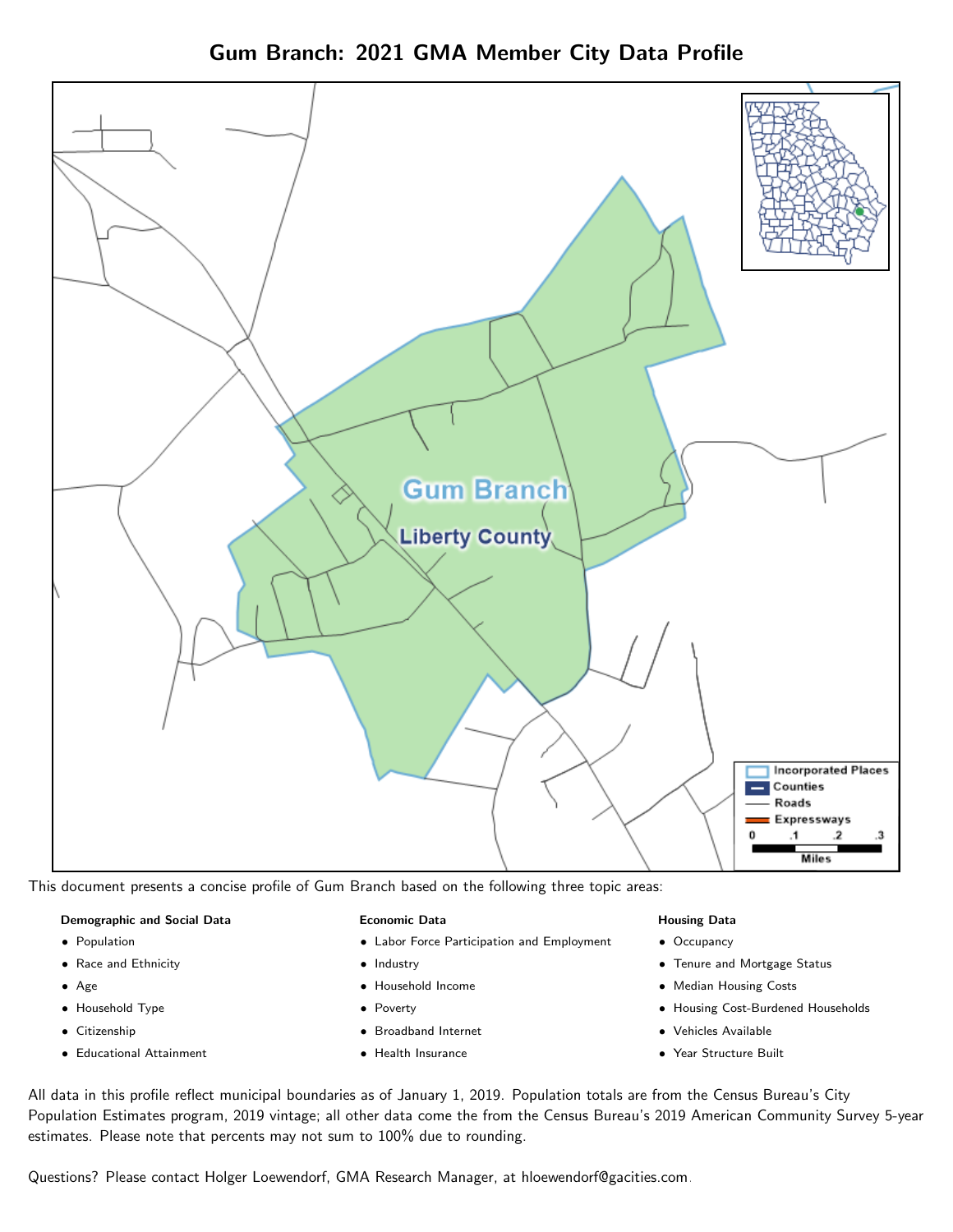# Gum Branch: Demographic and Social





Age



16% 14% 12% 10% 8% 6% 4% 2% 0% 2% 4% 6% 8% 10% 12% 14% 16% Source: American Community Survey, 2019 5-year estimates, table B01001 Source: American Community Survey, 2019 5-year estimates, table B11001

**Citizenship** 



Source: American Community Survey, 2019 5-year estimates, table B05002 Source: American Community Survey, 2019 5-year estimates, table B15002

#### Race and Ethnicity



Source: U.S. Census Bureau, City Population Estimates, 2019 vintage Source: American Community Survey, 2019 5-year estimates, table B03002

#### Household Type



#### Educational Attainment



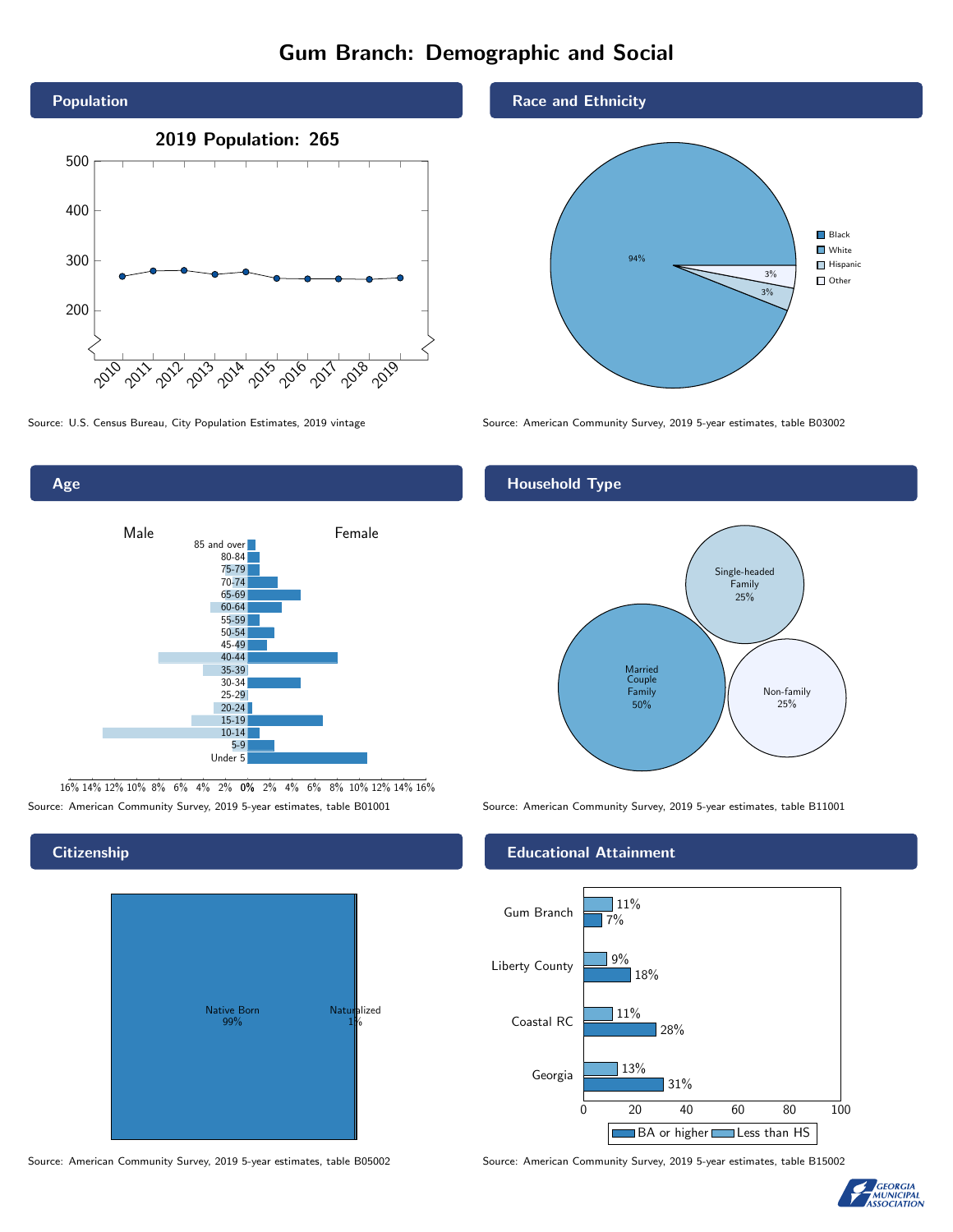## Gum Branch: Economic



Source: American Community Survey, 2019 5-year estimates, table B23001 †Note: Unemployment rate is based upon the civilian labor force.

#### Household Income



Source: American Community Survey, 2019 5-year estimates, tables B19013 and B19025 Source: American Community Survey, 2019 5-year estimates, table B17010

Broadband Internet No 25% Yes 75%

Source: American Community Survey, 2019 5-year estimates, table B28002 Source: American Community Survey, 2019 5-year estimates, table B18135

#### **Industry**

| Agriculture, forestry, fishing and hunting, and mining      | $1\%$ |
|-------------------------------------------------------------|-------|
| Construction                                                | 24%   |
| Manufacturing                                               | $0\%$ |
| <b>Wholesale Trade</b>                                      | 2%    |
| Retail Trade                                                | 3%    |
| Transportation and warehousing, and utilities               | 11%   |
| Information                                                 | $0\%$ |
| Finance and insurance, real estate, rental, leasing         | 16%   |
| Professional, scientific, mgt, administrative, waste mgt    | $2\%$ |
| Educational services, and health care and social assistance | 8%    |
| Arts, entertainment, recreation, accommodation, food        | 17%   |
| service                                                     |       |
| Other services, except public administration                | 3%    |
| Public administration                                       | 13%   |

Source: American Community Survey, 2019 5-year estimates, table C24030

#### Poverty



#### Health Insurance